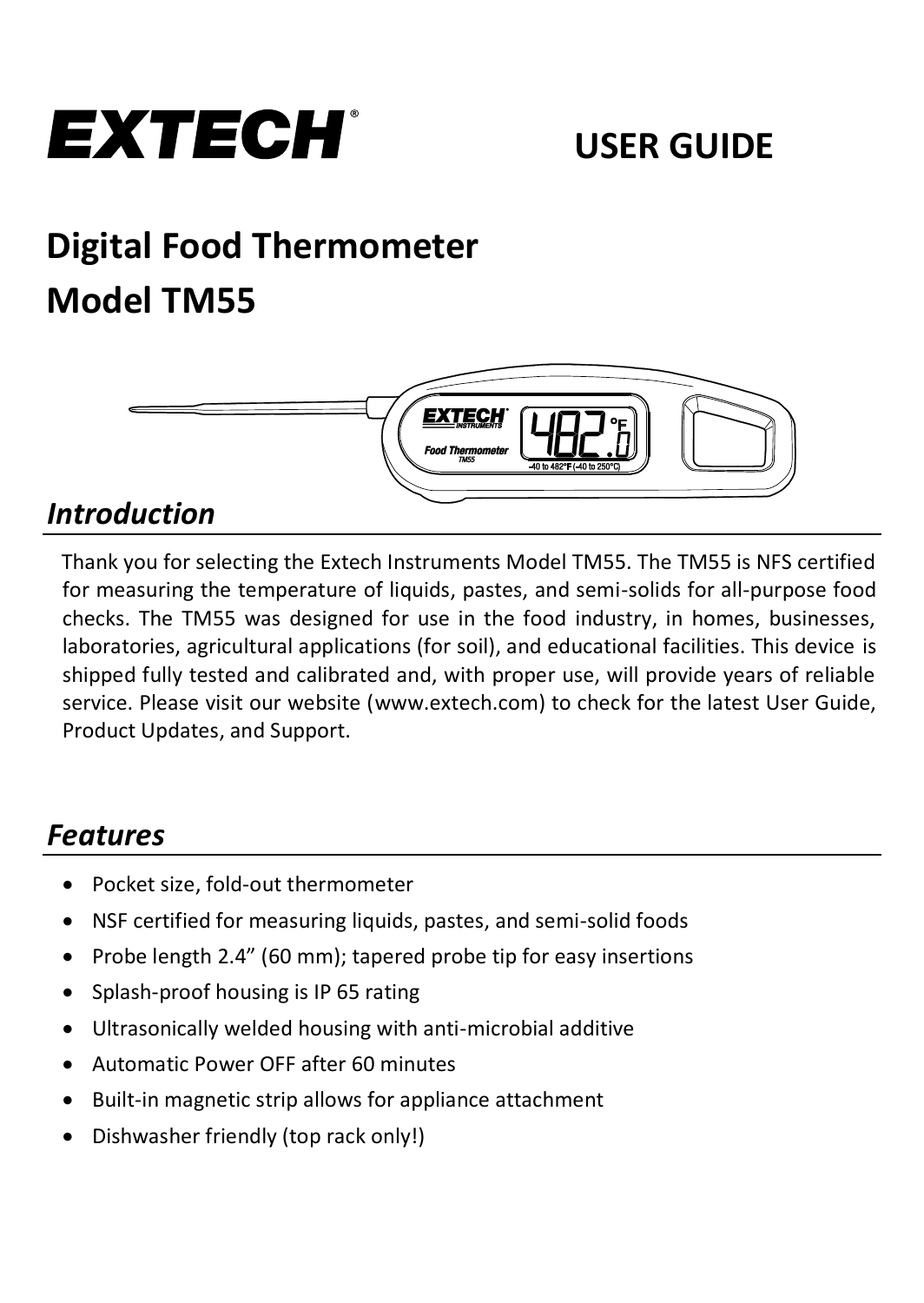## *Safety*

- Before use please read the entire User Guide carefully
- This product is intended for applications described in this User Guide only
- Unauthorized repairs/modifications/changes to this product are prohibited and void the warranty
- This instrument is not intended for use in medical applications or on medical devices of any kind

### **Caution! Risk of Injury**

- Keep this instrument and its batteries out of the reach of children
- Be careful when using the probe. Always store the instrument safely folded.
- Do not place batteries in a fire
- Do not short-circuit batteries
- Do not dis-assemble the batteries
- Do not attempt to re-charge the batteries. Risk of explosion!
- Batteries can be fatal if swallowed, if swallowed get medical assistance immediately
- Batteries contain harmful acids. Low batteries should be replaced as soon as possible to prevent damage caused by leaking batteries
- Wear chemical-resistant gloves and eye protection when handling leaking batteries

### **Important information on Product safety!**

- Do not expose the unit to extreme temperature, vibration, or shock
- Only the probe can withstand temperature up to 482°F (250°C) not the instrument
- Never place the probe directly over fire

### *Getting Started*

- Using a coin, open the battery compartment by turning the compartment lid to the left and then remove the insulating strip. Close the compartment after removing the insulating strip.
- Remove the protective display foil.
- Carefully fold out the thermometer probe and the unit is now ready to use.
- The sensor is located at the tip of the probe. To measure temperature, insert the probe into the material under test to a depth of at least 0.4" (1 cm).
- The probe has a rotational angle of 180 degrees maximum.
- Switch the instrument power OFF by carefully folding the probe into its storage position.
- The instrument will automatically switch OFF after 60 minutes of inactivity. To switch the instrument ON, fold the probe in for 4 seconds and then fold out again.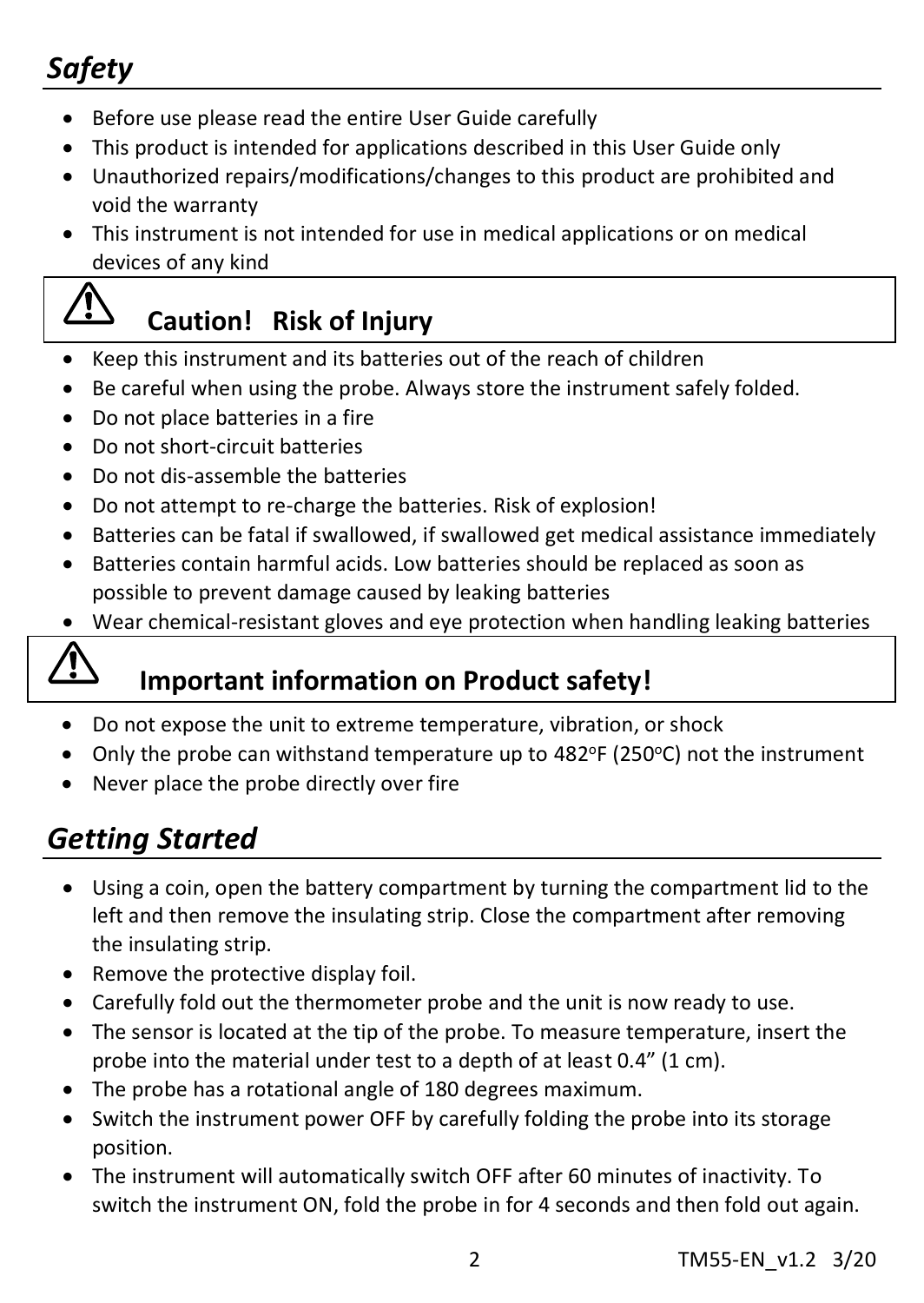Ē. When the low battery icon **Let** and the **ERROR** icon appear on the display, the CR2023 battery must be replaced:

- Using a coin, open the battery compartment by turning the compartment lid to the left
- Remove the old battery and insert new CR2032 with the positive (+) side facing upward
- Close the battery compartment tightly by turning the compartment lid to the right

### **Battery Safety Reminders**

- Please dispose of batteries responsibly; observe local, state, and national regulations.
- Never dispose of batteries in a fire; batteries may explode or leak.

### *Troubleshooting*

#### **NO DISPLAY:**

Fold the probe in and wait several seconds. Then fold the probe out.

Check for battery and check for proper battery polarity (positive side facing up)

#### **INCORRECT DISPLAY:**

Replace battery

Check the position of the probe; the probe must be inserted into test material to a depth of at least 0.4" (1cm)

### *Care and Maintenance*

- Clean the instrument with a damp cloth. Do not use abrasives, solvents, or scouring agents
- Remove the battery when the instrument is to be stored for long periods
- Keep the instrument in a dry storage location
- To prolong the battery life close (fold in) the probe when not in use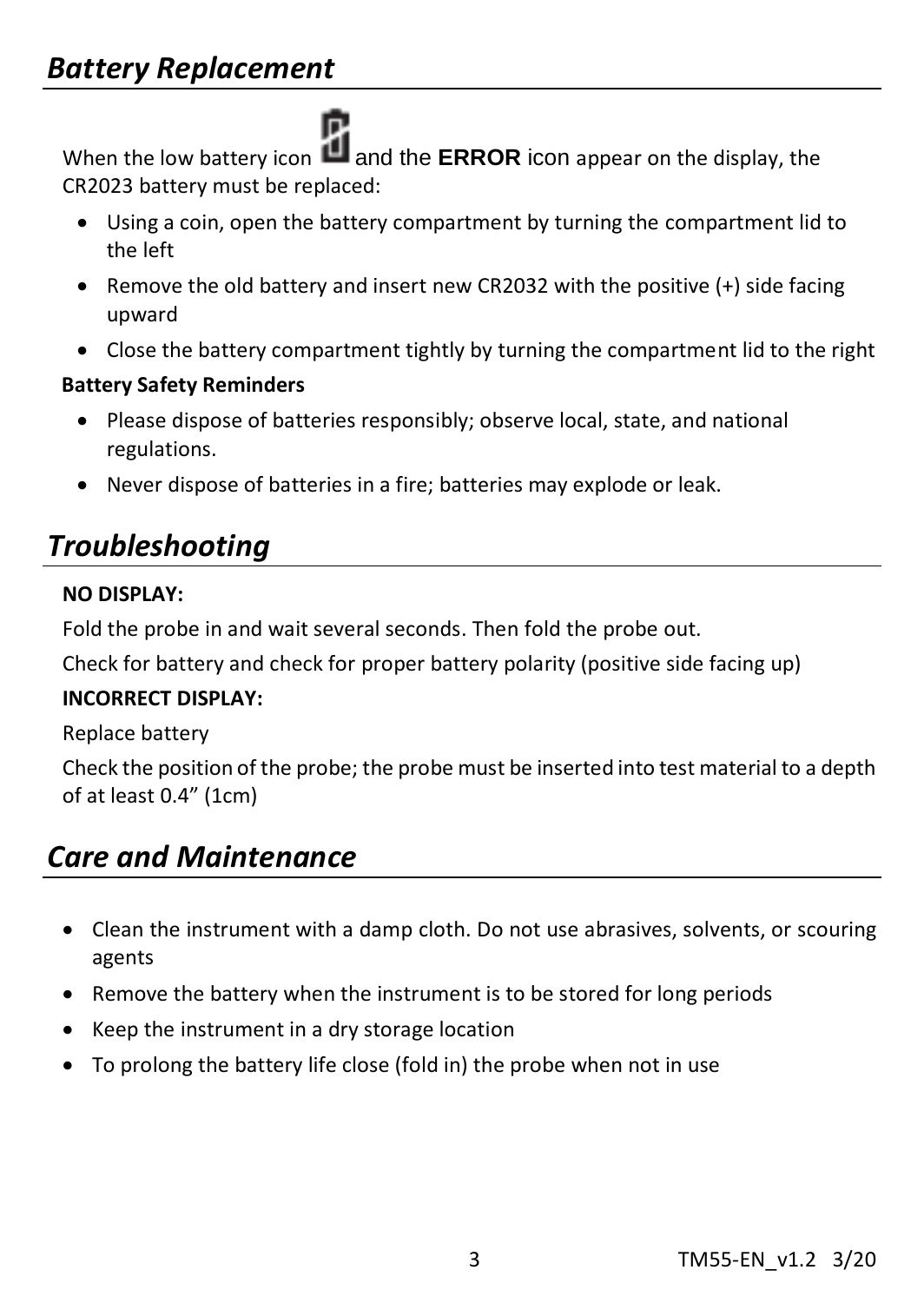### *Selecting the Temperature Unit of Measure (C, F)*

- Start with the probe folded in (meter switched OFF)
- Open the battery compartment as described above in the battery replacement section
- Locate the Unit of Measure switch inside the battery compartment
- Move the switch to the degrees 'F' or 'C' position as desired
- Close the battery compartment carefully
- Carefully fold out the probe, the display will now show the selected unit of measure icon

### *Specifications*

| Display                         | Multi-function LCD                                 |
|---------------------------------|----------------------------------------------------|
| Update rate                     | 2 readings per second                              |
| Response time in moving liquids | 4 seconds (approx.)                                |
| Measurement ranges              | -40 to 482°F (-40 to 250°C)                        |
| Resolution                      | $0.1^{\circ}$ F/C                                  |
| Accuracy                        | ± 1ºF from -4 to 302ºF (± 0.5°C from -20 to 150°C) |
|                                 | Otherwise $\pm$ 3°F (1.5°C)                        |
| Low battery indication          | Battery symbol/ERROR icon appear on the LCD        |
| Power supply                    | 1 x CR-2032 Battery                                |
| <b>Operating Temperature</b>    | 32 to 122°F (0 to 50°C)                            |
| Dimensions                      | $4.6 \times 1.5 \times 0.8$ " (116 x 38 x 20mm)    |
| Weight                          | Approx. 1.3 oz. (41.2g) with battery installed     |
|                                 |                                                    |